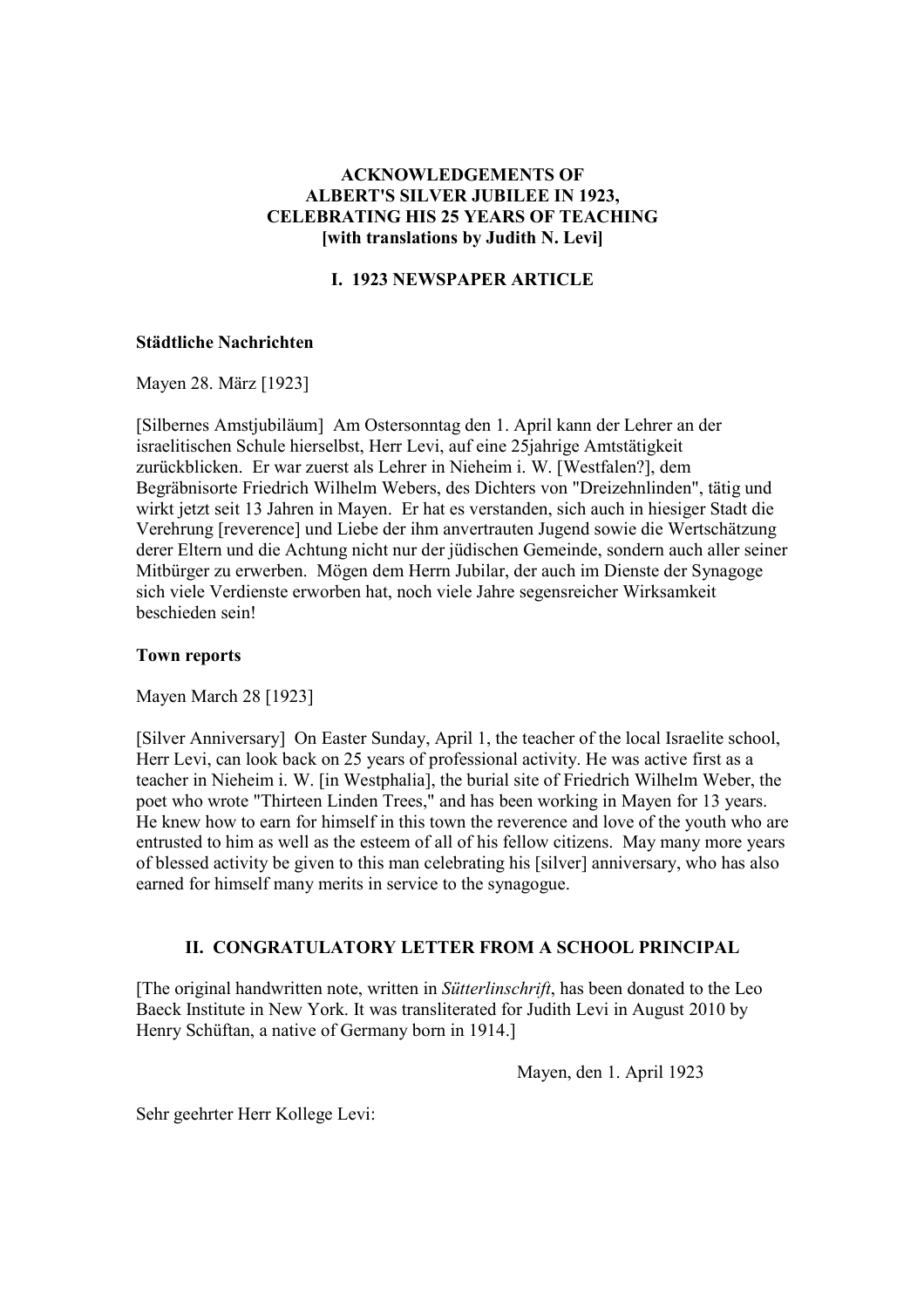Da ich am vorigen Donnerstag von der Grippe befallen wurde, die mich zwei Tage aufs Krankenbett warf und mich jetzt noch an das Zimmer fesselt, bin ich zu meinem großen Bedauern verhindert, Ihnen, Ihrer werten Frau Gemahlin und Ihrer ganzen Familie persönlich meine herzlichsten Glückwunsche zu Ihrem heutigen Silbernen Amtsjubiläum darzubringen. Ich übermittle sie Ihnen hiermit schiftlich und zwar aufs tiefsten Herzen.

 Ihrer Verdienste für die Herausbildung der Ihnen anvertrauten Jugend und den Gottesdienst und Ihre ganze Gemeinde wird ein Berufenerer [*sic*] als ich zu würdigen wissen. Doch sind Sie selber (?) nicht nur im Kreise der Kollegen, sondern auch in der ganzen Bürgerschaft bekannt und verdienen volles Lob, das Ihnen heute im reichen Masse gezollt wird.

 Ihr von keinem Schatten getrübtes allzeit freundschaftliches Verhältnis zum Kreise unseres Kollegiums beweist ebenfalls Ihren ehrenwerten Character.

 Nicht unerwähnt will ich Ihre hohen Verdienste um das deutsche schwergeprüfte Vaterland während und nach der Kriegzeit lassen, die auch durch eine Ordensverleihung ausgezeichnet worden sind, der Sie sich mit noch einem anderen unserer Herren Kollegen auf den Schlachtfeldern, auf denen Sie bis zu dem bitteren Ende tapfer und brav aushielten, das Eiserne Kreuz erworben haben.

 Möge Gott, der Lenker der Menschenschicksale, Ihnen eine stete volle Gesundheit und die Kraft verleihen, noch eine lange Reihe von Jahren in Ihrem edlen Berufe segensreich zu wirken zum Wohle der Jugend, Ihrer Gemeinde, der Stadt Mayen, des preußischen und deutschen Vaterlandes und nicht zuletzt zu Ihrem eigenem Besten und dem Ihrer Familie!

 Mögen Sie auch mir weiterhin Ihre Freundschaft bewahren, sowie auch die meinige zu Ihnen unveränderlich bleiben wird!

 Ich schließe mit den herzlichsten Grüßen für Sie und Ihre werte Frau Gemahlin sowie Ihrer ganze Familie, auch im Namen unserer Kinder, die sich ebenfalls meinen Glückwunschen anschließen.

> Ihr Joseph Hilger, Rektor A.D.  $[A, D] = \text{a} \cdot \text{a} \cdot \text{b} = \text{b} \cdot \text{b} \cdot \text{b}$

#### **ENGLISH TRANSLATION**

Mayen, April 1, 1923

To my dear colleague Mr. Levi:

Since I became afflicted with the flu last Thursday, which kept me in my sickbed for two days and still has me confined to my room, I was prevented to my great regret from personally bringing to you, to your worthy/gracious [? *werte*] wife, and to your whole family my very best wishes on the [professional] Silver Jubilee you are celebrating today [i.e., 25 years as an elementary schoolteacher in Jewish schools]. I offer those wishes to you herewith in writing, and indeed from the depths of my heart.

 An appointee [? *Berufenerer*] like me will know how to appreciate your service toward the development of the young people entrusted to you, as well as for the religious services [conducted by Albert in the Mayen synagogue] and for your entire congregation. Indeed you yourself are known not only in the circle of our colleagues, but also in the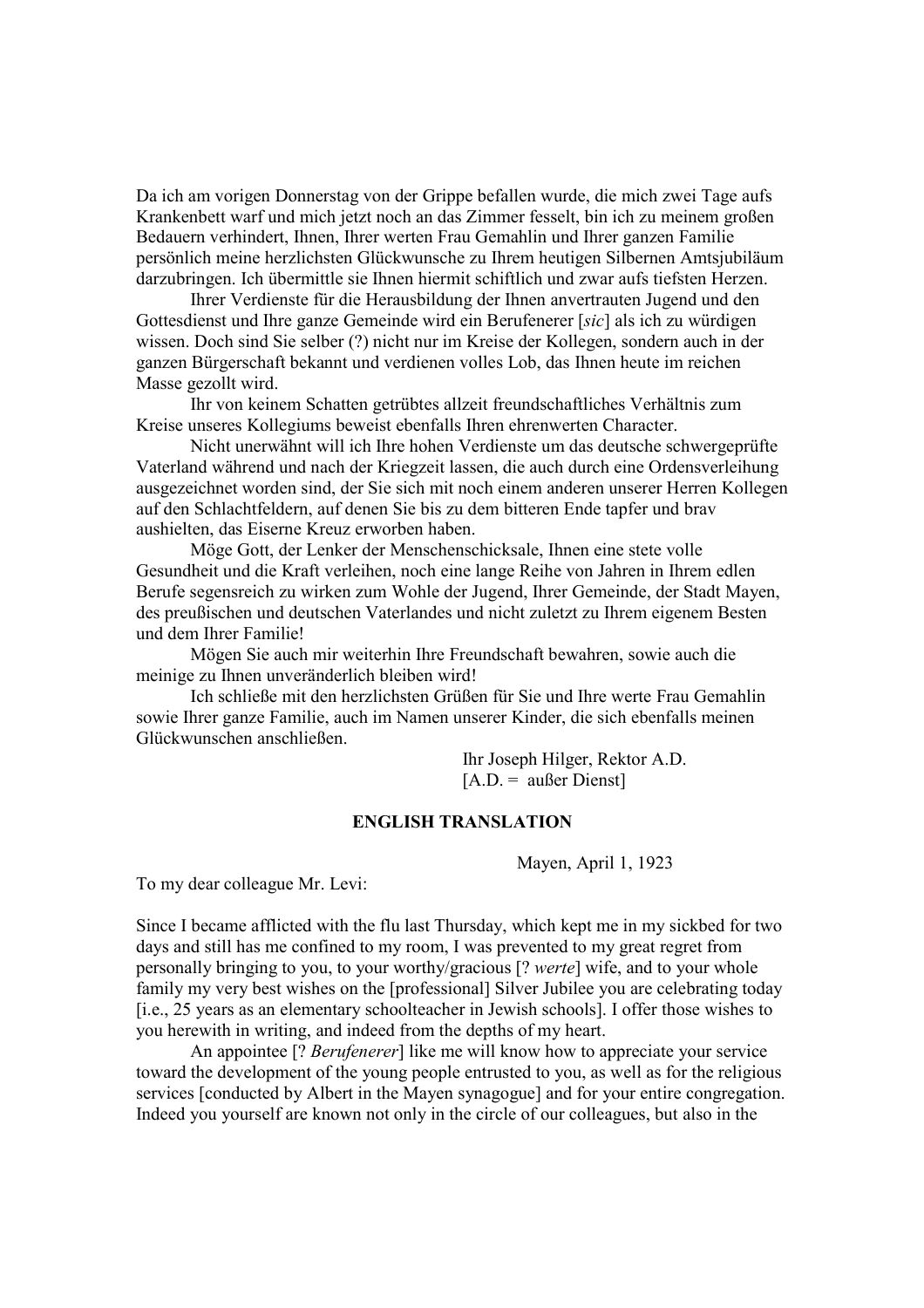entire citizenry, and you have earned the high praise that today is being offered in abundant measure.

 I also don't want to omit your great service to the sorely tested German Fatherland during and after the war years, which has also been acknowledged by the conferring of an award, the Iron Cross, which you -- together with another of our colleagues – earned on the battlefields, on which you persevered courageously to the bitter end.

 May God, the pilot of human destiny, grant you continuous good health and the strength to function beneficially [*segensreich*] in your noble profession for many more years for the benefit of the young people, your community, the town of Mayen, the Prussian and German Fatherland, and last but not least, for your own benefit and that of your family!

 May you also continue to extend your friendship to me, just as mine for you will remain immutable!

 I close with warmest wishes for you and your worthy wife as well as your entire family, also in the name of our children, who join me in extending these wishes.

Yours, Joseph Hilger Principal (retired)

## **III. CONGRATULATORY LETTER FROM MAYEN'S MAYOR**

[[Translation by Judith N. Levi, with help from Sybille Hettenbach-Ebel, as of 2-27-06]

[Stationery shows: The Mayor of the Town of Mayen, 31 March 1923]

Dear Mr. Levi!

I learned from the newspaper that on April 1st of this year you will be able to look back on 25 years of activity in school service. The town, represented by its President of the School Deputation, to whose common welfare you have contributed such faithful service, does not wish to fall short in coming along to offer you [its] acknowledgment and heartiest good wishes. Today you will recognizing with astonishment how 25 long, long years have rushed by into the big, broad sea of the past. And so [some] cheerful thoughts may arise in you. The teacher who has pursued his quiet and unhurried path, step by step, year by year, in a German Empire that has unfortunately been sorely tested may look back on the path with satisfaction. He is very worthy in his profession. The mission of a school is to educate [its pupils] in civilization and culture, in piety and love of the Fatherland. Each of these words should embody praise for you, who have carried out your difficult charge – not for [the sake of] ambition and fame and gold – [but] quietly, actively, and faithfully. And so I know, my very dear teacher, that your energies will be devoted to your ideal profession in the future as well. To work tirelessly for the welfare of the younger generation, as a faithful servant of the state, without making any fuss – those are the attributes of your profession, which you may also consider to be your own. I know that the rank/status of teacher is completely equal to *dem Nährstand* [perhaps